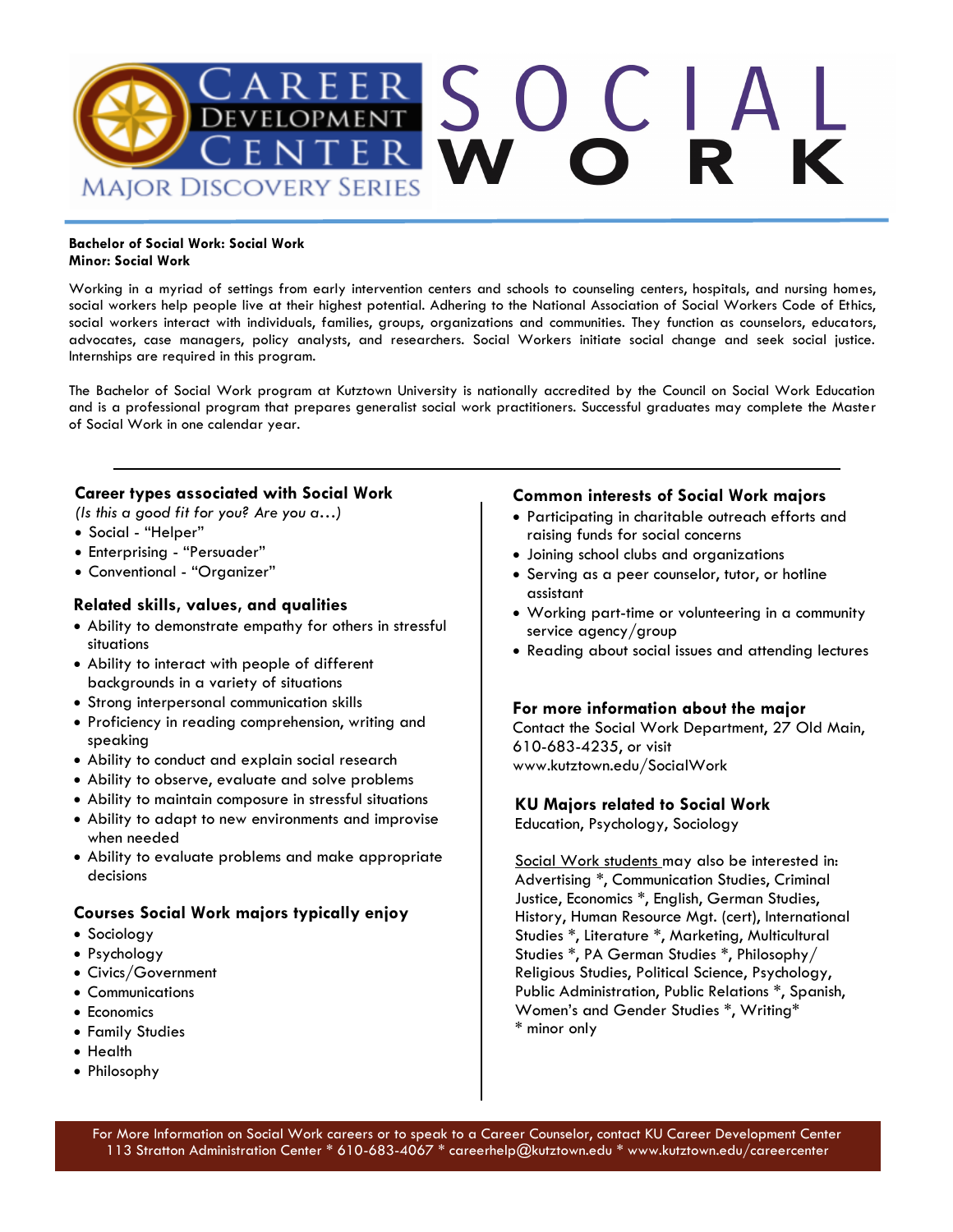# FOUR STEPS **TO SUCCESS**

# DISCOVER EXPERIENCE MOPLEMENT

2<sup>ND</sup> YEAR

# 1<sup>ST</sup> YEAR

EXPLORE >

- Enroll in the Career Exploration Certificate.
- Attend info sessions to learn about career development and personal branding.
- Take a career assessment to identify and confirm interests.
- Get involved in campus clubs and organizations.
- Develop basic workplace skills through jobs or volunteer work.
- Talk with professors, family, and friends about career ideas.
- Conduct informational interviews with professionals working in fields of interest.
- Develop a relationship with your professors and faculty advisor.
- Meet with CDC career coach.
- Attend info sessions to learn about resume writing, and externships.
- Confirm your choice of major and consider options for double major or minor.
- Research careers of interest.
- Complete a job shadowing (externship) experience.
- Seek meaningful employment or volunteer work in a field related to your major.
- Explore options for undergraduate research and study abroad.
- Write a resume and have it reviewed by the CDC.
- Manage your online presence.
- 3RD YEAR
- Enroll in the Career Success Certificate.
- Complete an internship and/or undergraduate research.
- Attend info sessions about internships, interviewing, job search strategies, and grad school.
- Build a LinkedIn profile and continue to monitor your online presence.
- Complete a mock interview.
- Build skills through research projects, part-time employment, and volunteer work.
- Participate in employer panels, site visits & networking events.
- Attend internship & job fairs.
- Take on a leadership role in a student organization or work.
- Consider graduate school options and prepare for admissions tests.

# 4TH YEAR

- Attend your Senior Kick-off and other info sessions to prepare for job search/grad school.
- Update your resume and LinkedIn profile.
- Create cover letter drafts.
- Gain experience through internships and/or undergraduate research.
- Secure references for job/grad school applications.
- Create your "30 second" commercial/elevator pitch.
- Meet with CDC to develop job search strategies.
- Research employers.
- Network with professionals through events and social media.
- Join a professional organization in your discipline.
- Attend the senior etiquette luncheon or dinner.
- Participate in job fairs and on-campus interviewing.

# **Sample Career Titles**

Social Work majors can be found working in a wide variety of career fields. Here are just some career titles that may be of interest. Please note that some jobs may require further education and training. To learn more about these careers, visit http://online.onetcenter.org or www.bls.gov/oco.

- Activity Leader
- Agency Director
- Aging/Gerontology Specialist
- Behavior Specialist
- Case Worker
- Child Welfare Worker
- Clinical Social Worker
- Community & Social Service Worker
- Community Relations Director
- Correctional Caseworker/Officer
- Counselor: Alcohol/Drug
- Counselor: Career
- Counselor: Crisis Intervention
- Counselor: Employment Agency
- Counselor: Marriage
- Counselor: Occupational
- Counselor: School
- Counselor: Vocational Rehab.
- Criminologist
- Developmental Disabilities Specialist
- Employee Assistance Director
- Employee/Labor Relations Manager
- EEO/AA Specialist
- Financial Aid Director • Group Home Parent/Director
- Health Care Specialist
- Health Educator
- Human Factors Specialist
- Human Resources Administrator
- Intake Counselor
- International Student Advisor
- Job Analyst & Developer
- Labor Relations Specialist
- Market Research Analyst
- Medical Social Counselor
- Mental Health Professional
- Minority & Race Relations Specialist
- Mobile Therapist
- Motivational Speaker
- Outplacement Specialist
- Paralegal
- Peace Corps/VISTA Volunteer
- Personnel Manager

• Probation Officer

- Police Officer
- Policy & Planning Specialist

• Psychiatric Nurse

• Sociologist • Statistician Analyst

• Teacher

- Psychiatric Social Worker
- Public Health Statistician
- Public Opinion Surveyor
- Public Relations Specialist
- Regulatory Administrator
- Social Service Administrator
- Social Worker: Family Services
- Social Worker: International

• Social Worker: Occupational • Social Worker: School

• Technical Writer/Communicator • Therapeutic Staff Support Person

• Wage/Benefits Analyst • Youth Corrections Officer

• Social Worker: Hospital • Social Worker: Psychiatric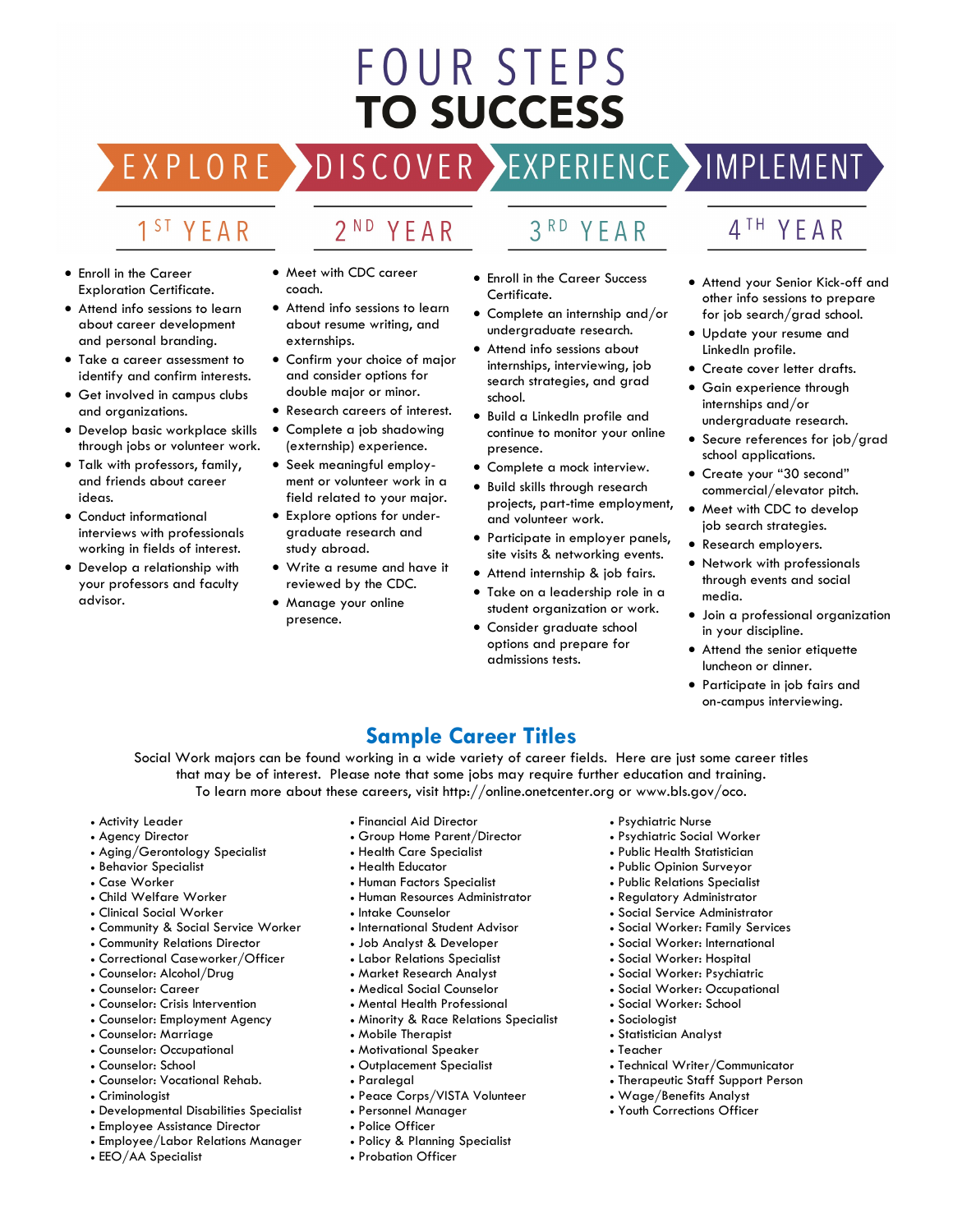# **Common Internship Sites and Employers**

Social Work majors often find internships and employment in the following fields/industries.

- Adoption-Foster Care Agencies
- Business & Industry
- Community Agencies
- Correctional Facilities
- Educational Institutions
- Human Rights Agencies
- Medical Centers/Nursing Homes
- Mental Health Agencies
- Non-Profit Organizations
- Rehabilitation Agencies & Hospitals
- Research Foundations
- State/Federal Government

 Handshake is the primary online resource **induction of the primality connections www.kutztown.edu/handshake**

# **Useful Websites for Social Work Majors**

Whether you are researching related career fields, applying for internships or jobs, or planning to join a professional association, these websites are for you!

#### **Industry/Employment Information**

Careers in Federal Government www.makingthedifference.org

The Chronicle of Philanthropy http://philanthropy.com

Human Service Careers www.hscareers.com

Idealist: Non-Profit Opportunities www.idealist.org

MentalHelp.Net www.mentalhelp.net

NASW JobLink Careers.socialworkers.org

The New Social Worker Online www.socialworker.com

Non-Profit Times www.nptimes.com

Saludos Hispanos Career Center www.saludos.com/cguide/cswguide.html

Social Service Jobs www.socialservice.com

Social Work Job Bank www.socialworkjobbank.com

LinkedIn Jobs www.linkedin.com/jobs

#### **Professional Associations**

Association for Community Organization & Social Administration www.acosa.org

Clinical Social Work Federation www.cswf.org

Council on Social Work Education www.cswe.org

National Association of Social Workers www.socialworkers.org www.nasw-pa.org (PA Chapter)

National Assoc. of Black Social Workers www.nabsw.org

National Organization of Forensic Social Work www.nofsw.org

North American Association of Christians in Social Work www.nacsw.org

Society for Social Work Leadership in Health Care www.sswlhc.org

#### **Related Area Employers**

Access Services Avenues Bayada Home Health Care CareOne Children's Hospital of Philadelphia Central Behavioral Health **Compassus** Friend Inc. Kindred KidsPeace Kutztown Strong Lehigh Valley Health Network St. Luke's Hospital & Health Network The Highlands at Wyomissing Tower Health At Home Trinity Health Valley Youth House Via of the Lehigh Valley